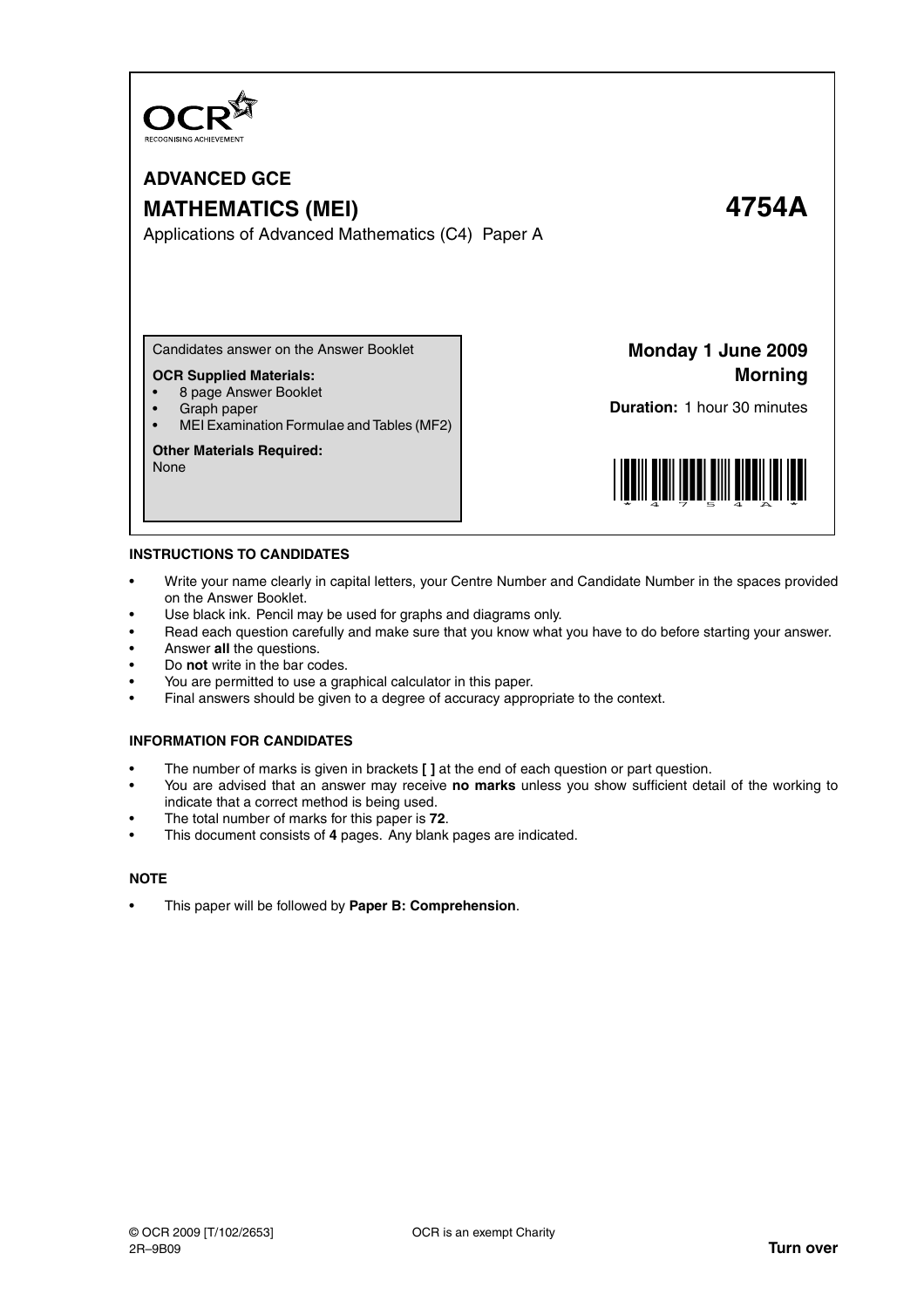## **Section A** (36 marks)

**1** Express  $4 \cos \theta - \sin \theta$  in the form  $R \cos(\theta + \alpha)$ , where  $R > 0$  and  $0 < \alpha < \frac{1}{2}$  $rac{1}{2}\pi$ .

Hence solve the equation  $4 \cos \theta - \sin \theta = 3$ , for  $0 \le \theta \le 2\pi$ . **[7]** 

2 Using partial fractions, find 
$$
\int \frac{x}{(x+1)(2x+1)} dx.
$$
 [7]

- **3** A curve satisfies the differential equation  $\frac{dy}{dx} = 3x^2y$ , and passes through the point (1, 1). Find *y* in terms of  $x$ .  $[4]$
- **4** The part of the curve  $y = 4 x^2$  that is above the *x*-axis is rotated about the *y*-axis. This is shown in Fig. 4.

Find the volume of revolution produced, giving your answer in terms of  $\pi$ . **[5]** 





**5** A curve has parametric equations

$$
x = at^3, \quad y = \frac{a}{1 + t^2},
$$

where *a* is a constant.

Show that 
$$
\frac{dy}{dx} = \frac{-2}{3t(1+t^2)^2}.
$$

Hence find the gradient of the curve at the point  $(a, \frac{1}{2})$ 2 *a*). **[7]**

6 Given that  $\csc^2 \theta - \cot \theta = 3$ , show that  $\cot^2 \theta - \cot \theta - 2 = 0$ . Hence solve the equation  $\csc^2 \theta - \cot \theta = 3$  for  $0^\circ \le \theta \le 180^\circ$ . **[6]**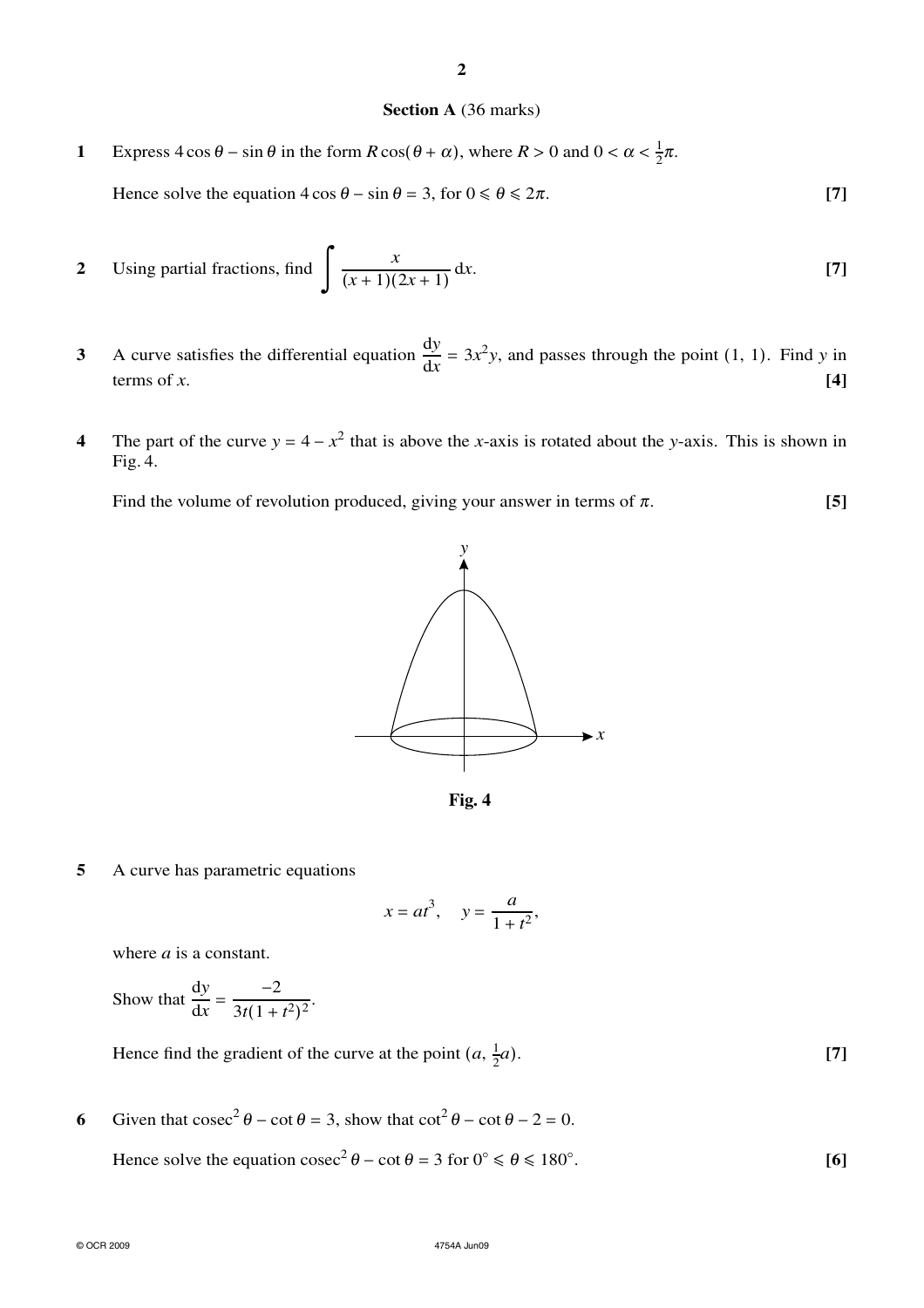### **Section B** (36 marks)

**7** When a light ray passes from air to glass, it is deflected through an angle. The light ray ABC starts at point A  $(1, 2, 2)$ , and enters a glass object at point B  $(0, 0, 2)$ . The surface of the glass object is a plane with normal vector **n**. Fig. 7 shows a cross-section of the glass object in the plane of the light ray and **n**.



**Fig. 7**

(i) Find the vector  $\overrightarrow{AB}$  and a vector equation of the line AB.  $[2]$ 

The surface of the glass object is a plane with equation  $x + z = 2$ . AB makes an acute angle  $\theta$  with the normal to this plane.

**(ii)** Write down the normal vector **n**, and hence calculate <sup>θ</sup>, giving your answer in degrees. **[5]**

The line BC has vector equation  $\mathbf{r} = \begin{bmatrix} 1 \\ 1 \end{bmatrix}$ 0 0 2  $+ \mu$  $-2$  $-2$ −1 . This line makes an acute angle  $\phi$  with the normal to the plane.

(iii) Show that 
$$
\phi = 45^{\circ}
$$
.

(iv) Snell's Law states that  $\sin \theta = k \sin \phi$ , where *k* is a constant called the refractive index. Find *k*. **[2]**

The light ray leaves the glass object through a plane with equation  $x + z = -1$ . Units are centimetres.

(v) Find the point of intersection of the line BC with the plane  $x + z = -1$ . Hence find the distance the light ray travels through the glass object. **[5]**

#### **[Question 8 is printed overleaf.]**



#### **Copyright Information**

If OCR has unwittingly failed to correctly acknowledge or clear any third-party content in this assessment material, OCR will be happy to correct its mistake at the earliest possible opportunity. For queries or further information please contact the Copyright Team, First Floor, 9 Hills Road, Cambridge CB2 1PB.

OCR is part of the Cambridge Assessment Group; Cambridge Assessment is the brand name of University of Cambridge Local Examinations Syndicate (UCLES), which is itself a department of the University of Cambridge.

OCR is committed to seeking permission to reproduce all third-party content that it uses in its assessment materials. OCR has attempted to identify and contact all copyright holders whose work is used in this paper. To avoid the issue of disclosure of answer-related information to candidates, all copyright acknowledgements are reproduced in the OCR Copyright Acknowledgements Booklet. This is produced for each series of examinations, is given to all schools that receive assessment material and is freely available to download from our public website (www.ocr.org.uk) after the live examination series.